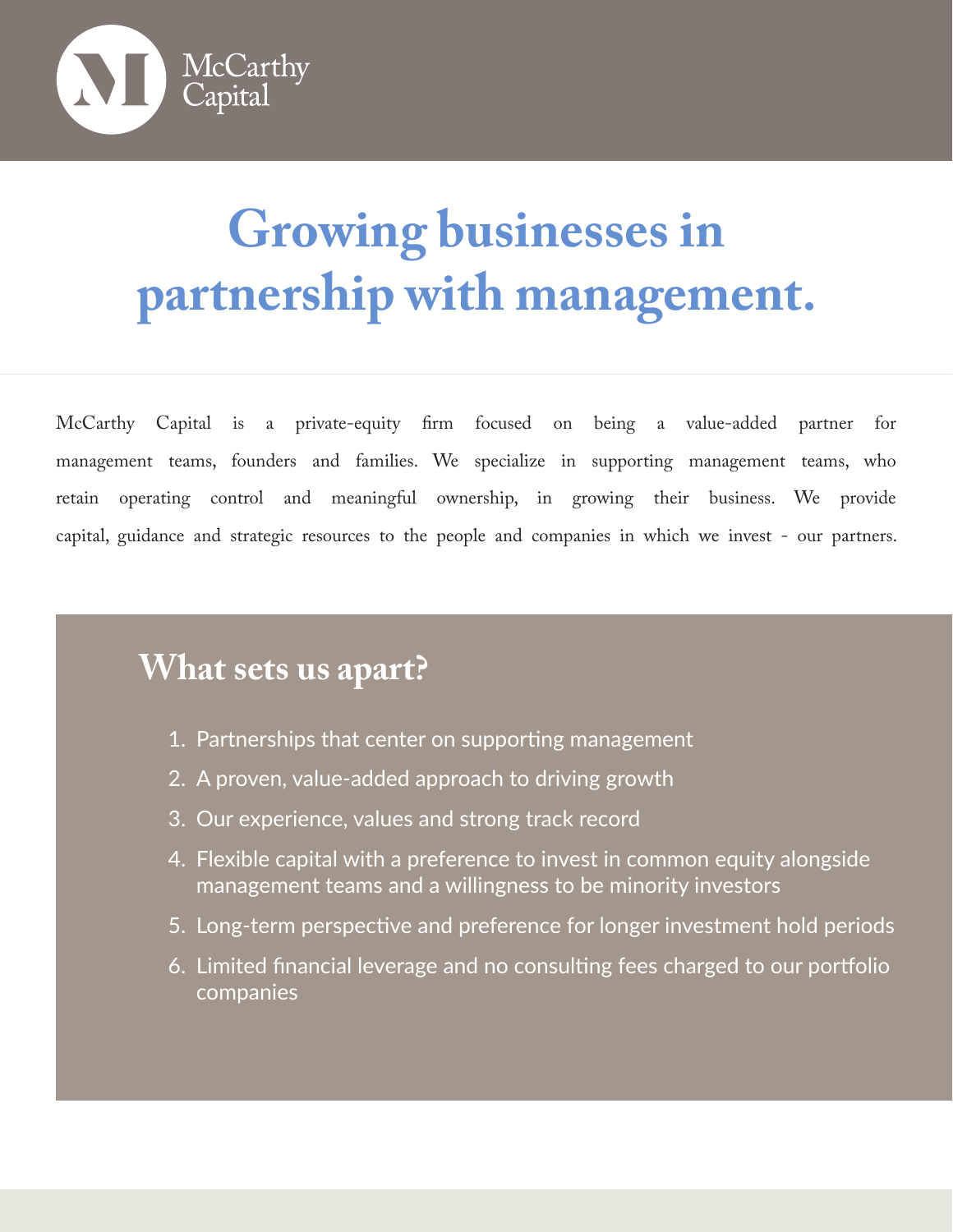## **Investment Focus**

Our investment focus has not changed since our founding  $-$  we grow businesses in partnership with management teams pursuing a variety of strategies for creating longterm value. We partner with companies having growth potential, established profitability and proven management who retain operating control and significant ownership.

### Transaction characteristics

- Equity investments of \$20 million \$75 million
- Majority or minority positions
- Growth equity investments, management buyouts and recapitalizations
- Management-friendly capital, typically holding common equity alongside management

#### Omaha Office

McCarthy Capital 1601 Dodge Street, Suite 3800 Omaha, NE 68102 402.932.8600

## Boston Office

McCarthy Capital 100 Worcester Street, Suite 201 Wellesley, MA 02481 617.330.9700

#### **mccarthycapital.com**

#### Company

- Annual revenue of at least \$10 million
- Demonstrated profitability
- Proven business models, an established customer base and market share
- Scalable businesses with a preference for recurring revenue

#### People

- Established management teams with a demonstrated track record for growth and profitability
- Managers with a significant ownership position in the company, representing most of their financial net worth

#### Products/Services

- Products and/or services that are branded or differentiated
- Products and/or services that generate consistent operating earnings

#### Markets

• Markets with favorable growth prospects  $-$  either through participation in growing industries, market share expansion, industry consolidation or innovative business strategies

#### Not pursuing investments in the following:

- Transactions where management does not desire to retain meaningful ownership
- Broad auction processes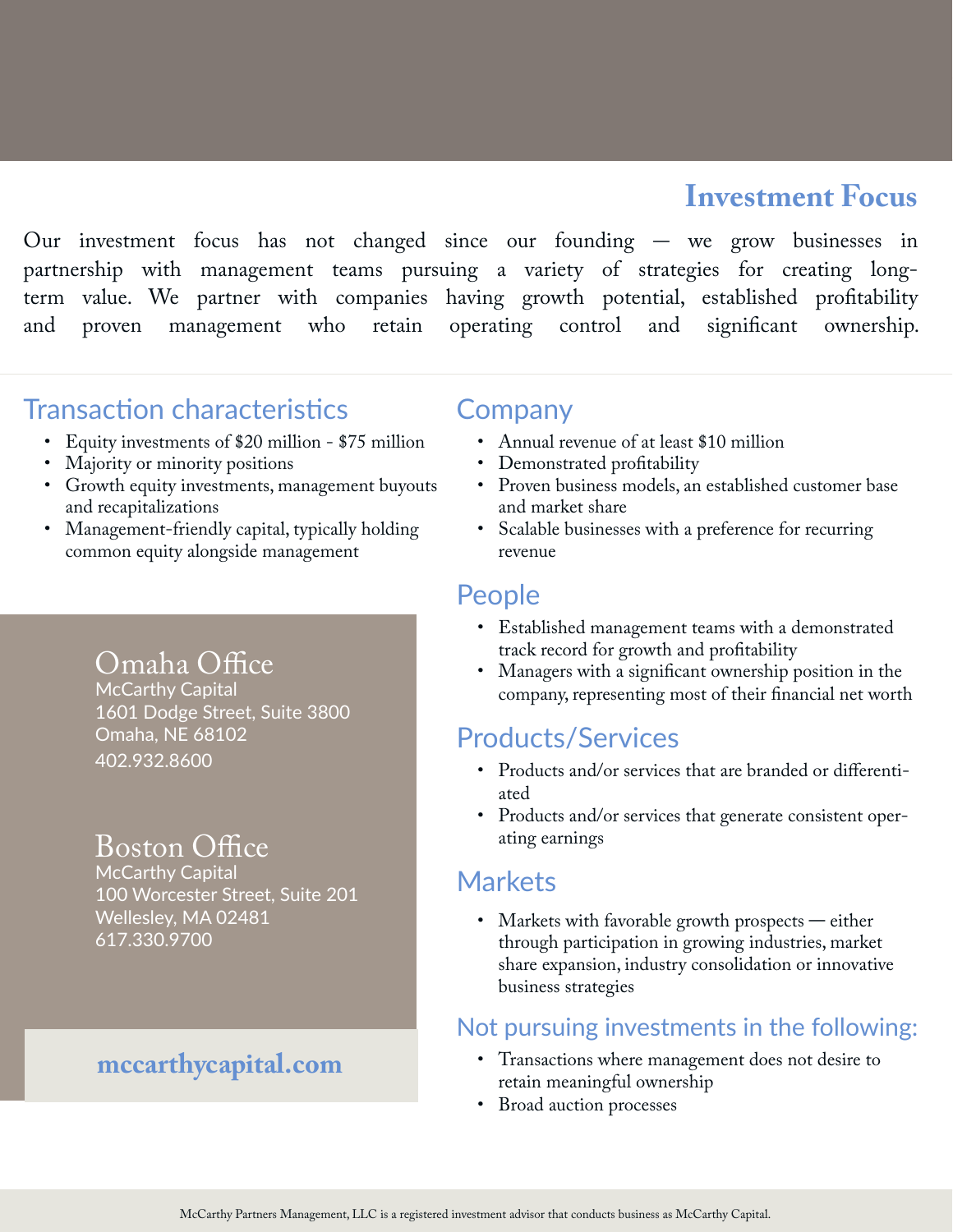## **Investments - Current\***



Mulitnational Web Hosting *Recap & Growth*



Houston, TX Training Software *Recapitalization*



Roswell, GA Business Services & Software *Recap & Growth*



San Francisco, CA Education *Recap & Growth*



San Diego, CA Software *Recapitalization*



Philadelphia, PA Medical Staffing *Recapitalization*



Annapolis, MD Telecommunications *Recapitalization*



Troy, MI Healthcare *Recapitalization*



Denver, CO Media & Internet *Recapitalization*



Needham, MA Smart Waste Solutions *Recap & Growth*

#### Otelementum

Lawrenceville, GA Wireless Accessories *Recapitalization*



Los Angeles, CA Real Estate Technology *Recap & Growth*

**Rently** 

Lincoln, NE E-Commerce *Recap & Growth*



Aurora, CO Consumer Retail *Recap & Growth*



Orlando, FL Consumer Retail *Recap & Growth*



Omaha, NE Consumer Retail *Recap & Growth*